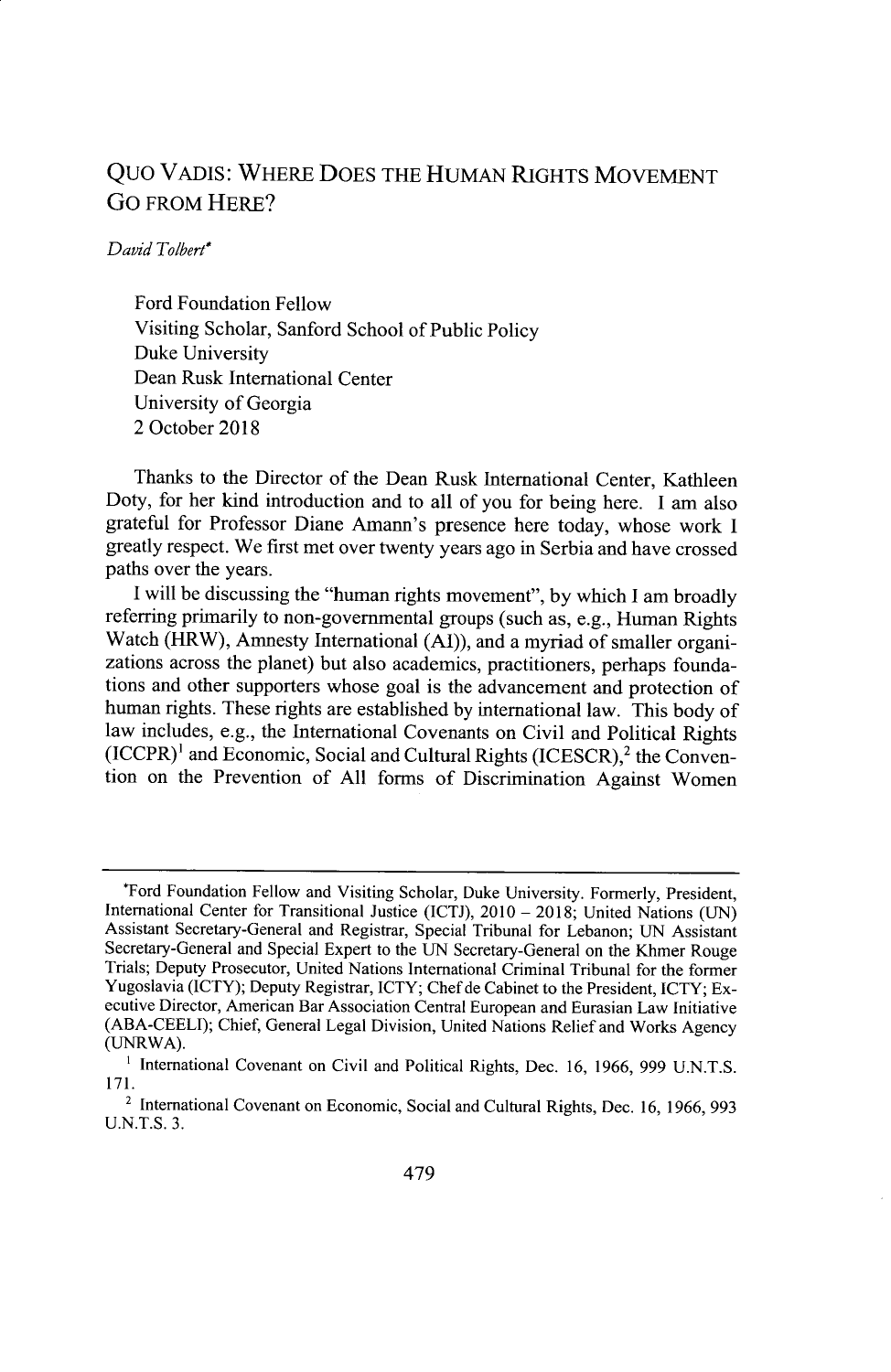$(CEDAW)$ ,<sup>3</sup> and the Convention on the Elimination of all forms of Racial Discrimination  $(CERD)^4$  Moreover, there are important regional human rights conventions (e.g., the Inter-American Convention of Human Rights,<sup>5</sup> and the European Convention on Human Rights<sup>6</sup>) that codify human rights across a number of states parties.

This movement, however defined, has clearly advanced the cause of human rights in an array of areas in past decades. On the normative level, it has incubated and supported a host of human rights treaties and legislation,<sup>8</sup> as well as effective campaigns on a long list of issues, bringing attention to a wide variety of abuses and violations across the globe. These include much greater attention and action on an array of violations, e.g., on gender-based crimes, women's rights, victims' rights, abuses of children (e.g., the child solider phenomena), and torture.<sup>9</sup>

**1** American Convention on Human Rights, Nov. 21, 1969, 1144 U.N.T.S. 143.

*7 See generally Human Rights: Handbook for Parliamentarians,* U.N. OFFICE OF THE HIGH COMM'R ON HUMAN RIGHTS [OHCHR] 79-86 (2016), https://www.ohchr.org/Documents/Publications/HandbookParliamentarians.pdf; *EU Accession to the European Convention on Human Rights,* EUROPEAN PARLIAMENT THINK TANK (July 6, 2017), http://www.europarl.europa.eu/thinktank/en/document.html?reference=EPRS\_BRI%2820 17%29607298.

*8 See e.g.,* Convention on the Rights of Persons with Disabilities, Dec. 13, 2006, 2515 U.N.T.S. 3.; Convention on the Rights of the Child, Nov. 20, 1989, 1577 U.N.T.S. 3.; Convention against Torture and Other Cruel, Inhuman or Degrading Treatment or Punishment, Dec. 10, 1984, 1465 U.N.T.S. 85. *See also Human Rights Advocacy and the History of International Human Rights Standards,* GERALD R. FORD, SCH. OF **PUB.** POLICY, http://humanrightshistory.umich.edu/policy-decisions/the-human-rights-movement/(Iast visited Mar. 25, 2019).

*9 See e.g.,* Javier Trevifio Rangel, *The Human Rights Movement and the Torture Debate,* 18 PEACE REV. 227 (2006); Beth Sherouse, *Domestic Violence Awareness and the LGBT Community,* HUMAN RIGHTS CAMPAIGN (Oct. 26, 2015), https://www.hrc.org/blog/ domestic-violence-awareness-and-the-Igbt-community; Leading the Fight Against Torture, HUMAN RIGHTS. FIRST (Dec. 23, 2013), https://www.humanrightsfirst.org/resource/leading-fight-against-torture; Ending the Use of Child Soldiers: One Step Forward, AMNESTY **INT'L,** https://www.amnestyusa.org/ending-the-use-of-child-soldiers-one-stepforward/ (last visited Oct. 29, 2018).

<sup>&</sup>lt;sup>3</sup> Convention on the Elimination of All Forms of Discrimination Against Women, Dec. 18, 1979, 1249 U.N.T.S. 13.

<sup>4</sup> International Convention on the Elimination of All Forms of Racial Discrimination, Mar. 7, 1966, 660 U.N.T.S. 195.

**<sup>6</sup>** Convention for the Protection of Human Rights and Fundamental Freedoms, Nov. 4, 1950, 213 U.N.T.S. 221.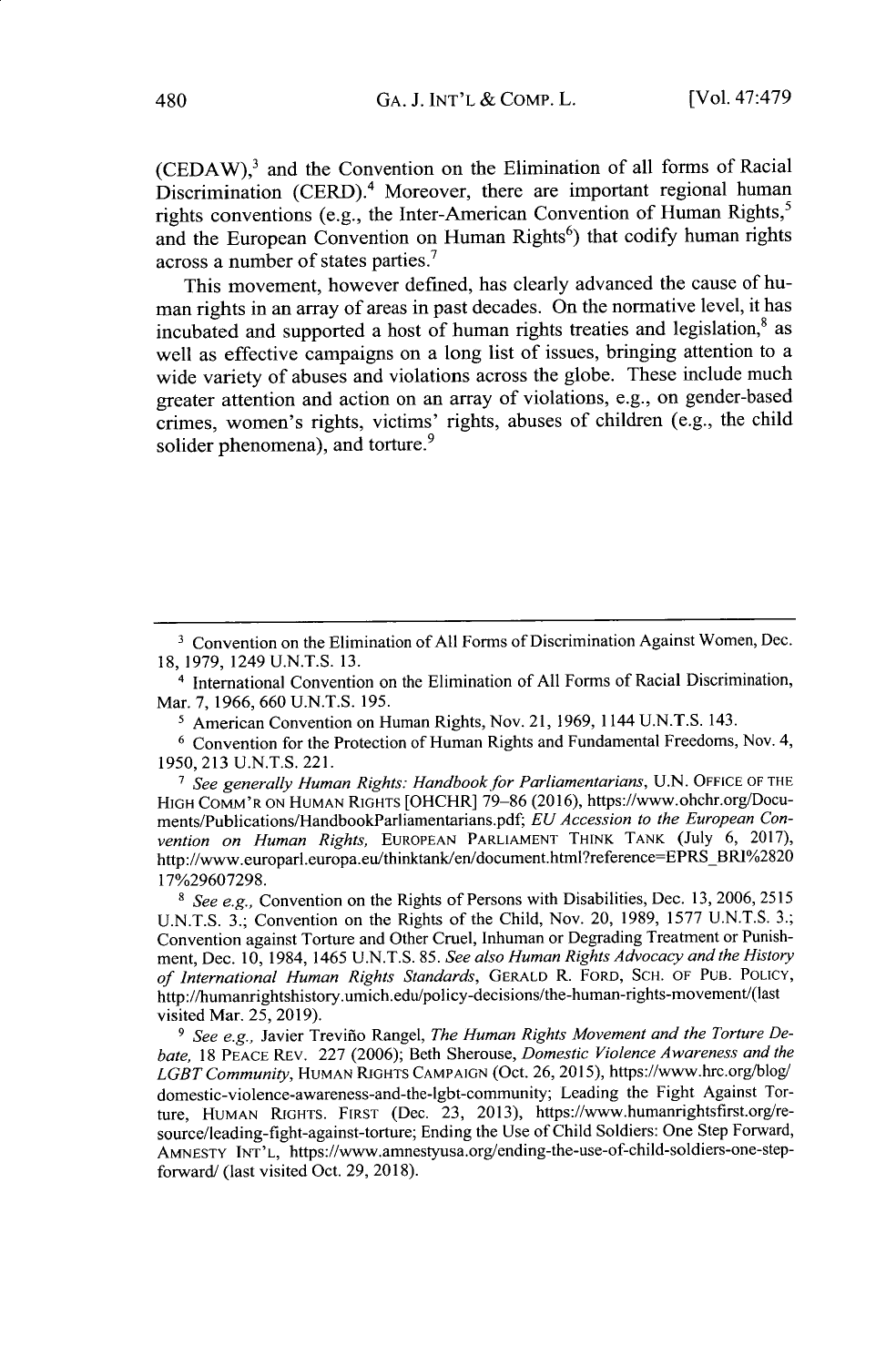## Quo VADIS

Moreover, human rights organizations led the effort to establish the *ad hoc* Tribunals (and other criminal justice processes)<sup>10</sup> and the creation of the International Criminal Court  $(ICC)$ .<sup>11</sup> Their work also has led to encouraging developments in terms of accountability for serious human rights violations, including transitional justice measures that evolved in Latin America, South Africa and then much more broadly (in more than forty countries).<sup>12</sup>

However, in recent years, as then UN High Commissioner for Human Rights Zeid Ra'ad **Al** Hussein ("Zeid") said: "human rights are under great threat," noting, in particular, "that the greatest threat [to human rights] is the state of civil society  $\dots$  which is in collapse in many parts [of the world].<sup>"13</sup> Obviously, the election and administration in the United States under Donald Trump has been a major factor, with his disregard for international norms and strongman ways, but he is, in my view, simply the most powerful of a wide array of populists that threaten human rights. It is important to focus on the underlying causes of this phenomenon, not only those who take advantage of it.

There are also broad attacks on key institutions, and on the rule of law, by forces of illiberalism, populism and/or reaction. Professor Philip Alston, the UN Special Rapporteur on Extreme Poverty and Human Rights, says: "The world as we in the human rights movement have known it in recent years is no longer... [b]ut there has not been enough reflection by human rights advocates on the innovative thinking and creative strategizing that are urgently needed."<sup>14</sup>

This has been a gathering storm. Some years back, I posed the question: "Is the International Community Abandoning the Fight against Impunity?"<sup>15</sup>, arguing that the winds had turned against human rights. In an ensuing online

<sup>&</sup>lt;sup>10</sup> See generally G.A. Res. 67/1,  $\sqrt{2}$  22 (Nov. 30, 2012); *see e.g.*, S.C. Res. 808,  $\sqrt{2}$  1 (Feb. 22, 1993) (establishing an international tribunal for Former Yugoslavia); *see, e.g.,* S.C. Res. 955,  $\P$  1 (Nov. 8, 1994) (establishing an international tribunal for Rwanda).

<sup>&</sup>lt;sup>11</sup> Rome Statute of the International Criminal Court, July 17, 1998, 2187 U.N.T.S. 3.

*<sup>2</sup> See e.g.,* Leslie Vinjamuri, *Lessons From Africa's Efforts at Transitional Justice,* N.Y. TIMES (Jan. 6, 2014), https://www.nytimes.com/roomfordebate/2014/01/06/turning-awayfrom-painful-chapters/lessons-from-africas-efforts-at-transitional-justice; David Smith et al., *Special Report: Truth, Justice and reconciliation*, THE GUARDIAN (June 24, 2014), https://www.theguardian.com/world/2014/jun/24/truth-justice-reconciliation-civil-warconflict.

**<sup>&</sup>quot;3** UN *High Commissioner: What's The Greatest Threat to Human Rights?,* HARV. KENNEDY SCH. CARR CTR. FOR HUMAN RIGHTS POLICY, https://carrcenter.hks.harvard.edu/file/702886 (last visited Oct. 30, 2018).

<sup>14</sup> Philip Alston, *The Populist Challenge to Human Rights,* 9 J. OF HUM. RTS. PRAC. **1,** 1-2 (2017).

**<sup>&</sup>quot;5** *See* David Tolbert, *A Wrong Turn for Human Rights,* PROJECT SYNDICATE (Sept. 3, 2014), https://www.project-syndicate.org/commentary/david-tolbert-warns-that-the-gains -made-since-the-end-of-the-cold-war-are-at-risk?barrier-accesspaylog; David Tolbert, *A Debate Whose Time Has Come,* INT'L CTR. FOR TRANSNATIONAL JUSTICE (Feb. 9, 2015), https://www.ictj.org/debate/impunity/opening-remarks.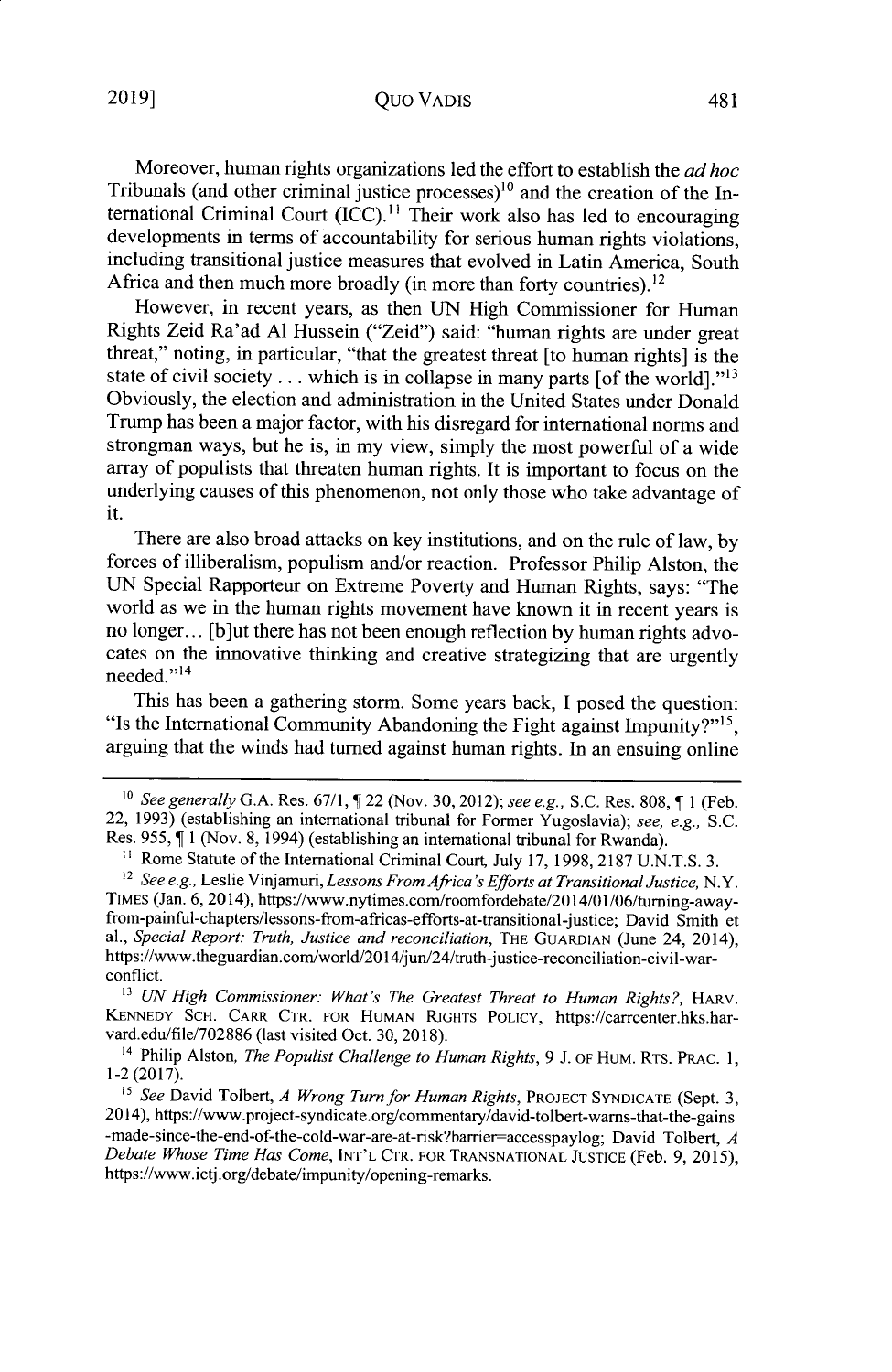debate on the article with Michael Ignatieff and then High Commissioner Zeid, Ignatieff framed the issue: "Right now [in 2015], it would be fair to say that many activists believe we have not just lost momentum in the battle to end impunity and defend human rights, but gone backwards."<sup>16</sup> It is clear that we are a long way from the heady days of 1989 when the Berlin Wall fell and "The End of History."<sup>17</sup>

This blowback against human rights is fueled by a modem variation of populism or authoritarianism. The first signs of this modern version of populism or strong man rule arose in Eastern Europe, Turkey, in a somewhat different form in Russia, and now has obviously traveled to the Philippines and other shores.<sup>18</sup>As is clear, these tendencies have come to the fore in the United States as well, but we should bear in mind that this is a broader tendency or phenomenon that runs directly counter to the human rights movement.<sup>19</sup> As tempting as it is to place responsibility on one person or group of leaders, we should be aware that the human rights movement and human rights *per se* are under threat in many places across the globe.

Some critics would put the blame on the human rights movement itself. For example, David Reiff has argued that the leading human rights organizations have taken for granted that progress on human rights would continue and failed to understand or take account adequately of the political context.<sup>20</sup> In his view, two signature developments of the human rights movement, the International Criminal Court (ICC) and the Responsibility to Protect (R2P) doctrine, were constructed on shaky foundations that did not take account of political contexts, arguing:

> [I]mplicit in the liberal human rights narrative is the idea that once binding legal norms are set, realities on the ground will eventually conform to them... [but supporters of human rights failed to understand that the law is] **...** inseparable from politics... [Thus], for the moment, at least, Brexit, Donald

<sup>16</sup>*See* Michael Ignatieff, *Is History Still on the Side of Human Rights?,* INT'L CTR. FOR TRANSNATIONAL JUSTICE (Mar. 2, 2015), https://www.ictj.org/debate/article/justice-interests-of-powerful-states.https://www.ictj.org/debate/article/history-still-side-human-rights.

<sup>&</sup>lt;sup>17</sup> FRANCIS FUKUYAMA, THE END OF HISTORY AND THE LAST MAN (Simon & Schuster eds., 2006).

<sup>&</sup>lt;sup>18</sup> *See generally JAN-WERNER MÜLLER, WHAT IS POPULISM?* (Univ. of Pennsylvania Press, 2016).

*<sup>19</sup>See* Flora Chamer & Marcia Reverdosa, *Far-right Candidate Jair Bolsonaro Wins Presidential Election in Brazil,* CNN (Oct. 29, 2018), https://www.cnn.com/2018/10/28/ americas/brazil-election/index.html; William Neuman & Nicholas Casey, *Venezuela Election Won by Maduro Amid Widespread Disillusionment,* N.Y. Times (May 20, 2018), https://www.nytimes.com/2018/05/20/world/americas/venezuela-election.html.

<sup>20</sup> David Reiff, *The End of Human Rights?,* FOREIGN POLICY (Apr. 9, 2018), https://foreignpolicy.com/2018/04/09/the-end-of-human-rights-genocide-united-nations-r2p-terrorism/.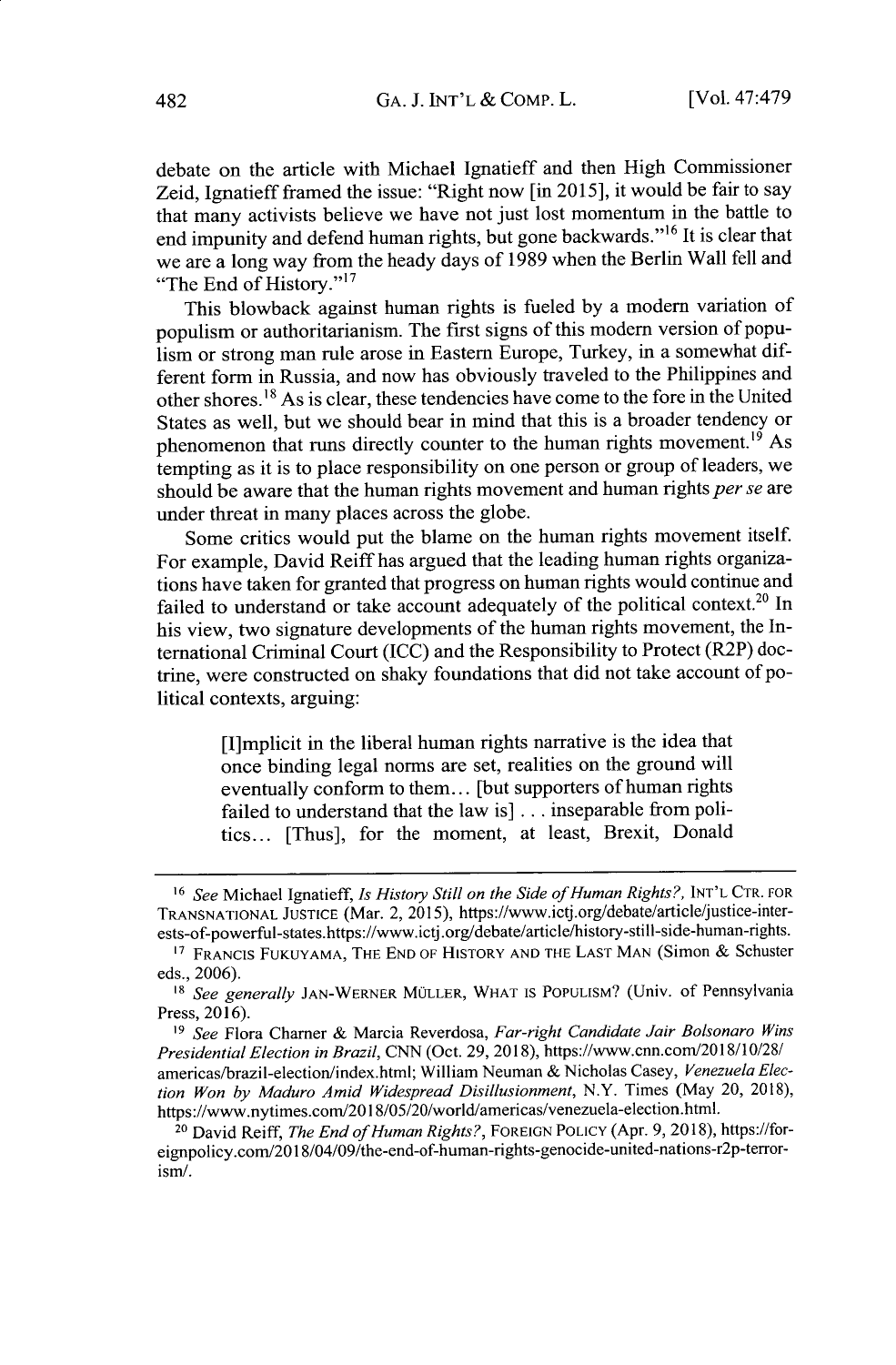Trump's presidency, and the steady rise of China have shattered the human rights movement's narrative that progress is  $i$ inevitable.<sup>21</sup>

Reiff further contends that: "Both the ICC and R2P were, from the beginning, unworkable ideas for the world we live in, one in which authoritarianism is growing stronger."<sup>22</sup> He posits that the failure of human rights groups to take full account of politics led them to hitch their wagon to  $R2\tilde{P}$  and the ICC, which could not deliver in the real world.<sup>23</sup>

There is much more to the human rights movement and its agenda beyond R2P and the ICC. Moreover, while R2P does look to be dormant and unlikely to be implemented in the short term following the Libyan debacle,<sup>24</sup> that does not mean it is dead in the long term, nor does it show that human rights are somehow finished.

On the ICC, while it has hardly achieved what its supporters (like myself) would have wished, the question is the long-term effectiveness of the Court, and that question remains open. The ICC shot itself in the foot in its early days and has been ignored or attacked by powerful states.<sup>25</sup> U.S. National Security Adviser, John Bolton's recent attack on the ICC as unmoored as it was **-** is simply one more indication of the current American administration turning its back on human rights and accountability.<sup>26</sup> However, the ICC has moved on from some of the chaos of its early days, and recent steps by the Prosecutor may have put the Court on a better course. These include her, in my view, adroit handling of the peace agreement in Colombia; $^{27}$  the Prosecutor successfully seeking a referral to the ICC for the brutal attacks on the Rohingya on the grounds they have fled from Myanmar/Burma (a non-state party)

<sup>21</sup>*Id.*

<sup>22</sup>*Id.*

<sup>23</sup>*Id*

<sup>&</sup>lt;sup>24</sup> See Responsibility to Protect: The Lessons of Libya, THE ECONOMIST (May 19, 2011), https://www.economist.com/intemational/2011/05/19/the-lessons-of-libya; *see also* Justin Morris, *Libya and Syria: R2P and the Spectre of the Swinging Pendulum,* 89 **INT'L AFFAIRS** 1265, 1277-1280 (2013) (arguing that in light of the cases of Libya and Syria, states will be less likely to invoke R2P concept as a basis for intervention by force).

<sup>25</sup>*See e.g.,* Thierry Cruvellier, *Can the International Criminal Court Be Saved From Itself?*, N.Y. TIMES (Dec. 17, 2017), https://www.nytimes.com/2017/12/17/opinion/iccsymbolic-migrants-europe.html.

*<sup>26</sup>See* John Bolton, Nat'l Sec. Advisor, Address Before the Federalist Society (Sept. 10, 2018), https://www.aljazeera.com/news/2018/09/full-text-john-bolton-speech-federalistsociety- 180910172828633.html.

<sup>27</sup>*See* Office of the Prosecutor, *Statement of ICC Prosecutor, Fatou Bensouda, on the Conclusion of the Peace Negotiations Between the Government of Colombia and the Revolutionary Armed Forces of Colombia-People's Army,* **INT'L CRIMINAL COURT** (Sept. 1, 2016), https://www.icc-cpi.int/Pages/item.aspx?name <sup>=</sup> 160901 -otp-stat-colombia.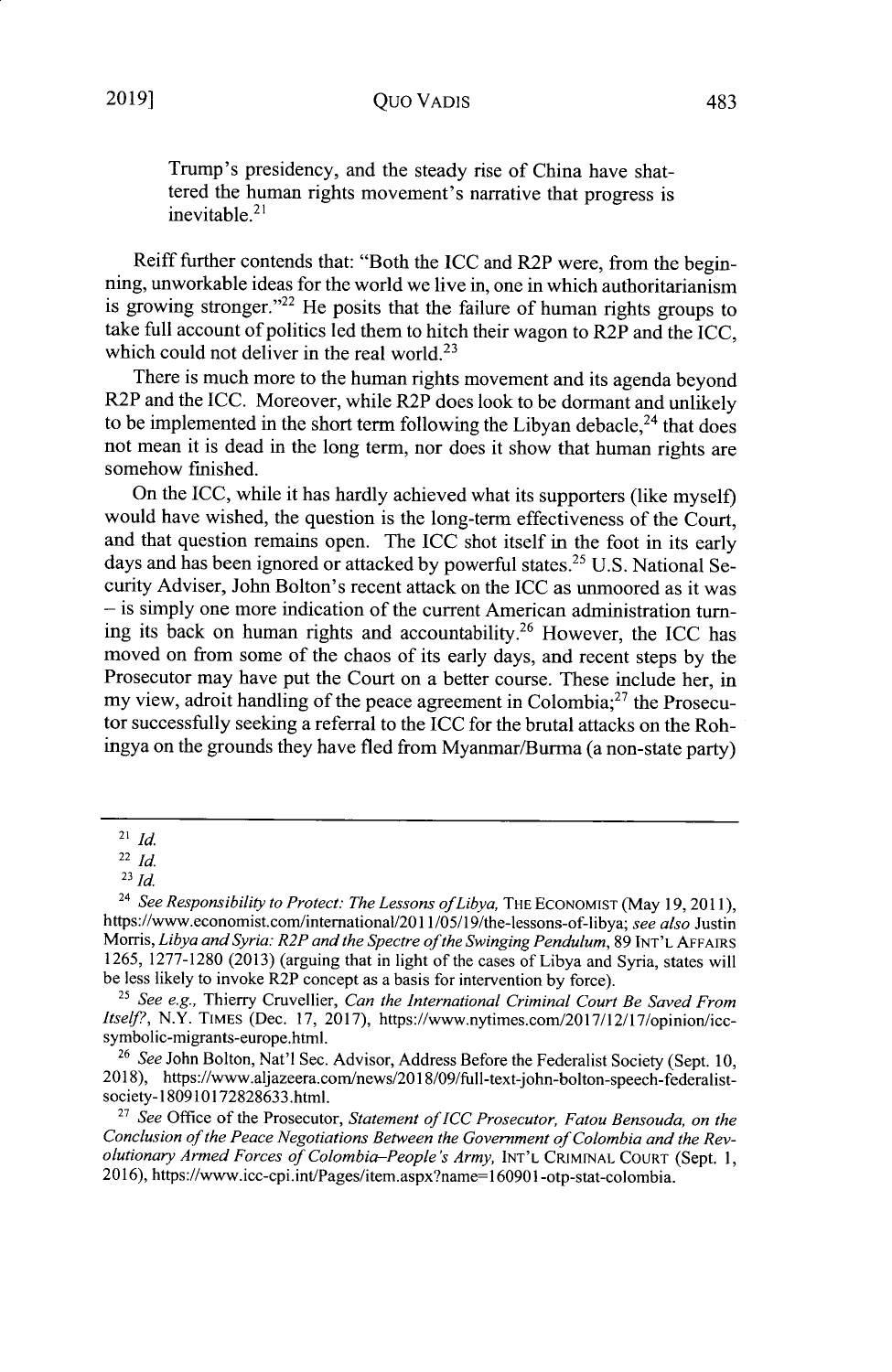to Bangladesh (a state ICC party)<sup>28</sup>; and the al-Mahdi case on prosecution for destruction of cultural monuments in Libya.<sup>29</sup>

While these are relatively modest steps, the ICC is hardly the dead letter that Reiff paints. Nonetheless, for the time being, big projects such as the ICC and R2P are not possible politically, and the focus should turn to building on the movement's core strengths.

Reiff also argues that the human rights movement is naive and fails to consider politics adequately in its work.<sup>30</sup> There is no doubt that politics play a central role in what human rights activists can and cannot achieve. However, most of us in the human rights movement are well aware of the political dynamics and take account of these factors in our work; assessing the political context is the first step toward trying to make a difference in a country or on an issue. The first order of business when I was President of the International Center for Transitional Justice (ICTJ) was understanding the political context and determining how we might assist. Nonetheless, human rights activists have yet to adjust to the new realities imposed by the rise of populism, authoritarianism, and even darker forces. It raises a larger question that deserves discussion of whether we need to re-think and address the question of justice and politics.

Another critic who has gained much attention of late is Samuel Moyn, currently a professor at Yale University, along with his recent book "Not Enough: Human Rights in an Unequal World."<sup>31</sup> In his view, the human rights movement has utterly failed to address issues of economic inequality.<sup>32</sup> He argues that the movement has haphazardly given limited rhetorical support to economic subsistence efforts but left economic equality off the agenda entirely.<sup>33</sup> He also asks the question (perhaps implies is more accurate) of whether the human rights movement is linked to the rise of neo-liberal economics or what

<sup>28</sup>*See* ICC *Prosecutor Seeks to Open Rohingya Deportation Probe,* **AL** JAZEERA (Apr. 10, 2018), https://www.aljazeera.com/news/2018/04/icc-prosecutor-seeks-open-rohingyadeportation-probe-180410073634453.html; Toby Sterling, *International Criminal Court Says It Has Jurisdiction Over Alleged Crimes Against Rohingya,* REUTERS (Sep. 6, 2018), https://www.reuters.com/article/us-myanmar-rohingya-icc/international-criminal-courtsays-it-has-jurisdiction-over-alleged-crimes-against-rohingya-idUSKCN 1LM23H.

<sup>29</sup>*See* Mark Kersten, *Will the International Criminal Court's Latest Target in Libya be Brought to Justice?,* WASH. POST (Aug. 31, 2017), https://www.washingtonpost.com/news /monkey-cage/wp/2017/08/3 1/will-the-intemational-criminal-courts-latest-target-in-libya -be-brought-to-justice/?utmterm=.a06e4827df82; *see also* Jason Burke, *ICC Ruling for Timbuktu Destruction "Should be Deterrentfor Others, "* THE GUARDIAN (Sept. 27, 2016), https://www.theguardian.com/world/2016/sep/27/timbuktu-shrines-icc-sentences-islamicmilitant-nine-years-destruction-ahmad-al-faqi-al-mahdi.

<sup>30</sup>Rieff, *supra* note 20.

<sup>&</sup>lt;sup>31</sup> SAMUEL MOYN, NOT ENOUGH: HUMAN RIGHTS IN AN UNEQUAL WORLD (Harv. Univ. Press, 2018).

<sup>32</sup>*Id.* at **3-10.**

**<sup>33</sup> Id.**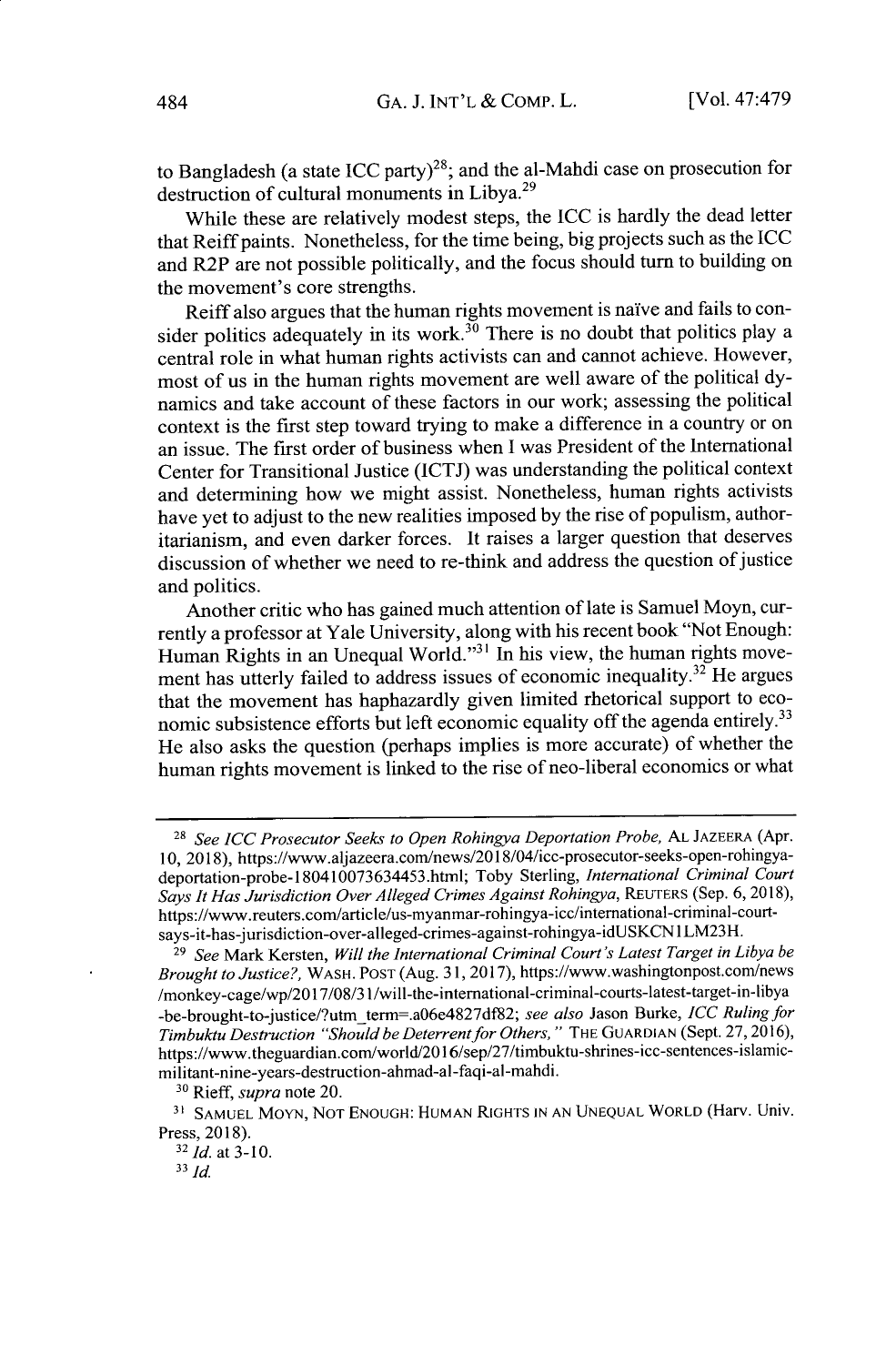he calls the "neo-liberal maelstrom" (sometimes drawing the link between human rights and neo-liberal economics in stronger formulas and at other times more as a question). $34$ 

While I do not agree with a number of Moyn's claims (particularly on the supposed link between neo-liberalism economics and the human rights movement), I do think he is broadly right in his charge that the human rights movement has not addressed economic rights sufficiently. This is glaringly obvious in the context of the United States, particularly compared to, e.g., countries in Latin America, for example.<sup>35</sup> While criticizing Moyn on other points, Alston argues: "Mainstream human rights advocacy addresses economic rights in a tokenistic manner at best, and the issue of inequality almost not at all," calling for "a renewed focus on social rights and on diminishing inequality [as]... part of a new human rights agenda." $36$ 

In my view, a new approach to economic, social and cultural rights (ESC), particularly on inequality is essential. The Ford Foundation, which a few years ago re-focused its strategy on inequality,  $37$  was ahead of the curve, but most human rights organizations, particularly in the United States, give little more than lip service to ESC rights. I would also posit that economic inequality plays into the hands of authoritarians. These politicians play on economic resentment that turns into anger against the most vulnerable. ESC rights give human rights activists the tools to address these issues, and it borders on malpractice not to use them.

Obviously, given the many fronts that human rights groups are fighting on, e.g., Syria, there must be some care taken in this recalibration. Nonetheless, finding ways to support the right to a minimum income, the right to food, the

36 Alston, *supra* note 14, at 269.

<sup>3</sup> *See generally Id.,* at ch. 7.

<sup>&</sup>lt;sup>35</sup> While Jimmy Carter signed the International Covenant on Economic, Social and Cultural Rights ("ICESCR") in 1977, the United States has yet to ratify the Covenant. The United States is therefore not bound by the Covenant. For more in depth understanding of the United States' position on economic, social and cultural rights, *see generally* William Mozdzierz, *U.S. Explanation of Position on the Realization of Economic, Social and Cultural Rights,* U.S. MISSION TO INT'L ORGs. IN GENEVA (Mar. 23, 2017), https://geneva.usmission.gov/2017/03/23/u-s-explanation-of-position-on-the-realization-of-economic-social-and-cultural-rights/. *But* cf *How do we make economic, social and cultural rights a reality in Latin America?,* ECSR-NET (Mar. 5, 2013), https://www.escr-net.org/news/2013 /how-do-we-make-economic-social-and-cultural-rights-reality-latin-america (stating that "the judicial enforcement of [economic, social and cultural] rights has advanced considerably in Latin America...").

*<sup>&</sup>quot; See* Darren Walker, *Moving the Ford Foundation Forward,* FORD FOUND. EQUALS CHANGE BLOG (Nov. 8, 2015), https://www.fordfoundation.org/ideas/equals-changeblog/posts/moving-the-ford-foundation-forward/.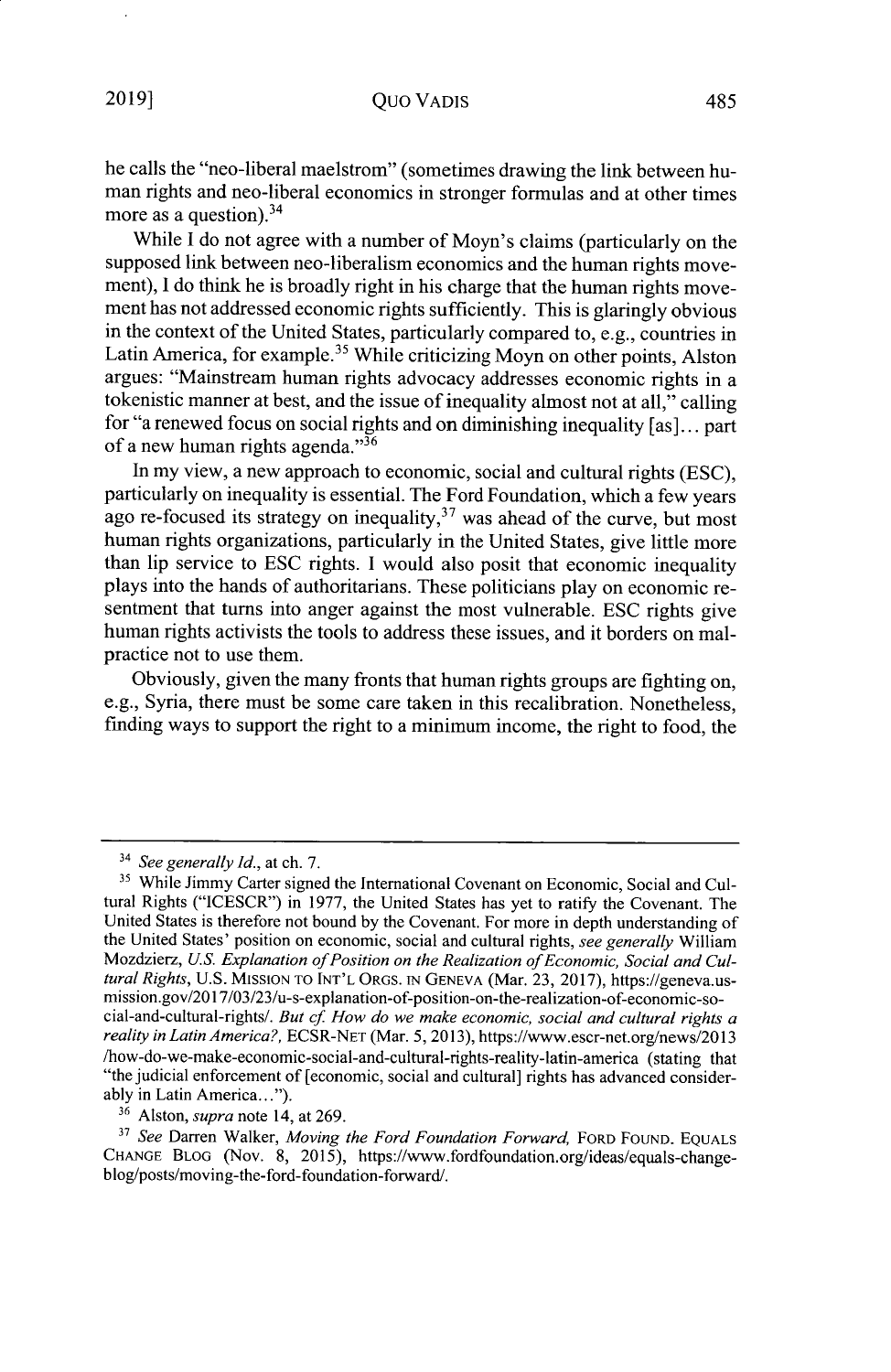right to employment, and other economic needs is a strategy that is morally called for and potentially important to addressing the populist surge.<sup>38</sup>

Aryeh Neier in his debate with Moyn argued otherwise, positing there were insufficient resources to pursue both their current work on civil and political rights as well as ESC rights **-** that is, human rights groups cannot do both their traditional work and work on economic issues.<sup>39</sup> I would say that we have to find partnerships and approaches that address these issues or the human rights movement may find itself less and less relevant.<sup>40</sup>

A very different perspective comes from Kathryn Sikkink in her relatively new book, "Evidence for Hope: Making Human Rights Work in the 20<sup>th</sup> Century"<sup>41</sup> and her previous, influential book "The Justice Cascade."<sup>42</sup> She sharply disagrees with Moyn and argues that the picture is not as bad as others imply.<sup>43</sup> She points to many changes and much broader respect for human rights, particularly in Latin America. <sup>44</sup>While deeply concerned about the rise of Trump and other populists, she argues that, "[h]uman rights will continue to be a discourse that can mobilize both domestic and international publics."<sup>45</sup> She marshals considerable evidence to support her arguments. Essentially, she points to a great deal of human rights innovation and research that show human rights efforts have actually had a significant impact across a broad range of countries.<sup>46</sup> This is not a proposition I would disagree with, but she also goes on to argue:

The two biggest factors correlated with human rights violations in the world are war and authoritarianism and we have seen both of these factors declining globally. Still, after a number of years of decline, the number of intrastate conflicts increased again in 2014 and 2015 and the number of democracies has not increased since 2000... Impunity for past human rights violations is another trigger for future violations. Although we are still awash in impunity, the rise of domestic and

**<sup>&#</sup>x27;8** *See generally* International Covenant on Economic, Social and Cultural Rights, Dec. 16, 1966, 993 U.N.T.S. 3.

**<sup>&#</sup>x27;9** *See Is the Human Rights Movement in Crisis?,* OPEN Soc'Y FOUNDS. (July 11,2018), https://www.opensocietyfoundations.org/events/human-rights-movement-crisis.

<sup>40</sup> *Id.*

<sup>41</sup> KATHRYN SIKKTNK, EVIDENCE FOR HOPE: **MAKING** HUMAN RIGHTS WORK **IN** THE 2 1sT **CENTURY** (Harv. Univ. Press, 2017).

<sup>42</sup> KATHRYN SIKKINK, THE **JUSTICE CASCADE:** How HUMAN RIGHTS PROSECUTIONS ARE **CHANGING** WORLD **POLITICS** (W.W. Norton, 2011).

<sup>43</sup>SIKKTNK, *supra* note **41,** at 41-43.

<sup>44</sup>**Id.** at 227-230.

<sup>45</sup>*See* SHKKINK, *supra* note 41, at 244.

<sup>46</sup>**Id.,** at 235-40.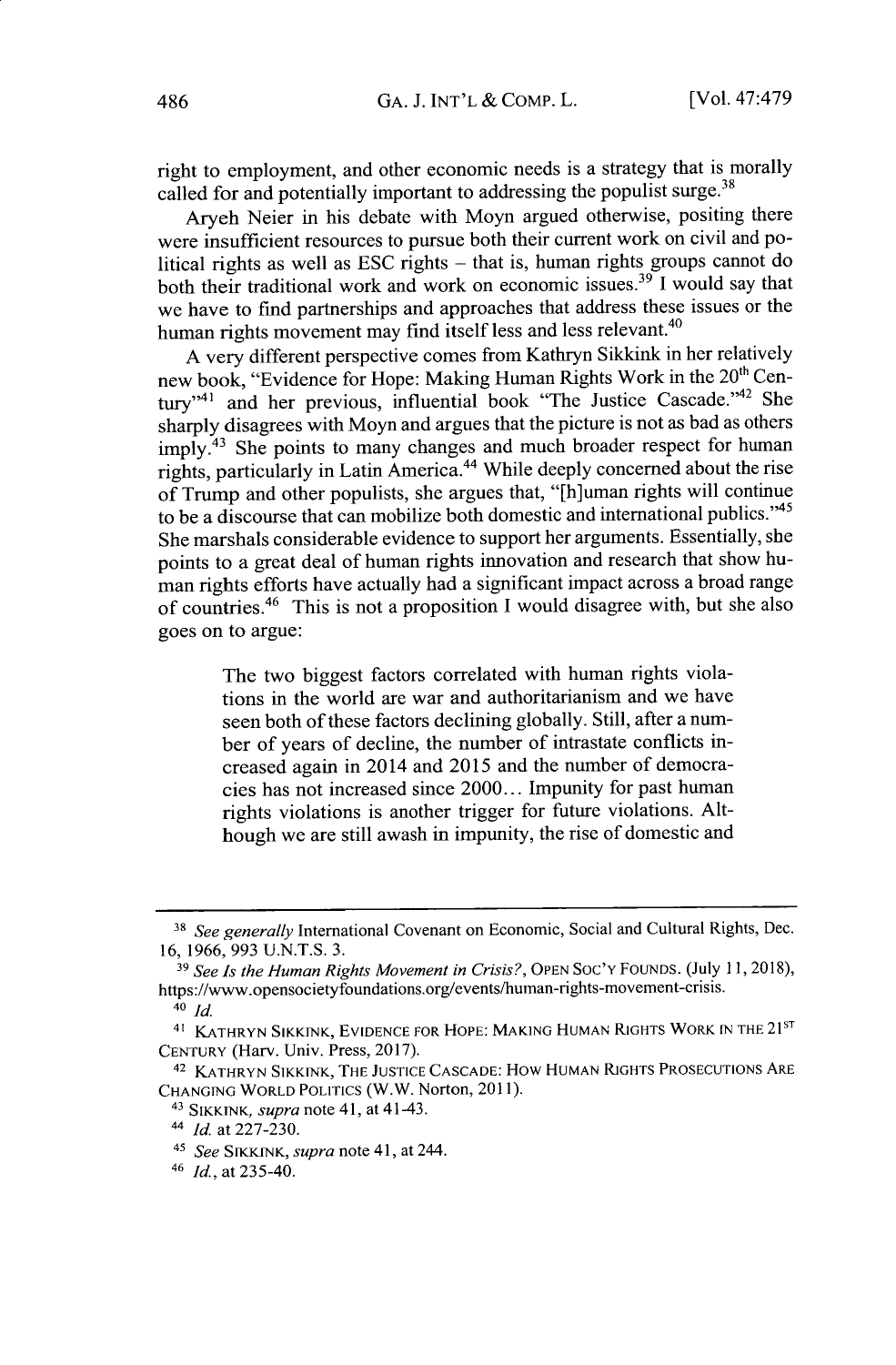gradually begun to combat this as well.<sup>47</sup>

While I agree with Sikkink that it is important to keep up the fight against impunity and that progress has been made, I find it difficult to agree that impunity is being substantially negated by transitional justice measures at the moment. There are areas of progress (e.g., Colombia), and there is much wisdom in the experiences described in her book. However, we cannot turn our eyes from the death of the Arab Spring, the catastrophe in Syria, the slippage of democracy and human rights in Eastern Europe, the rise of China and its disregard of human rights and the American administration's roll back of human rights at home (and at the border) and abroad. Thus, I think we cannot rest on past achievements.

Finally, I turn briefly to Zeid, former UN High Commissioner for Human Rights, writing a final farewell note in The Economist, arguing for moral courage for his successor and tipping his cap to an array of civil society actors. His final comment posits a partnership between civil society and business leaders to address the current crisis:

What if this coordinated, focused, human-rights movement had the backing of business leaders? There are business leaders who are also real leaders, and who have thought seriously about human rights [mentioning the heads of Blackrock, Unilever, Microsoft and Deepmind]. This has never been done before; but if we did do it, it might just deliver a sort of shock therapy to those dangerous or useless politicians who now threaten humanity. Maybe, just maybe, it would be enough to stop the rot, so that when a fool tips that first domino or strikes the tripwire they hurt no one but themselves, and we can hope that the injury is only a slight one.<sup>48</sup>

It is an interesting proposition and one worth exploring. I am a bit skeptical about the lords of industry helping deal with issues of justice and inequality. Nonetheless, human rights groups already rely a great deal on philanthropy, and we do see even the most progressive democracies cutting their support back in an era of austerity  $49$  (and a number of leading human rights groups (e.g., HRW) do not accept any government funds in any event). An interesting

*<sup>41</sup>Id.* at 247-48.

<sup>48</sup>Zeid Ra'ad **Al** Hussein *Grassroots Leaders Provide the Best Hope to a Troubled World,* THE ECONOMIST (Aug. 30, 2018), https://www.economist.com/open-future/2018/0 8/30/grassroots-leaders-provide-the-best-hope-to-a-troubled-world.

*<sup>49</sup>See e.g.,* Dimitrina Petrova, *Human Rights NGOs ShouldLearn Funding Lessons from Service Providers,* OPEN GLOB. RIGHTS. (Aug.7, 2018), https://www.openglobalrights.org/human-rights-ngos-should-leam-funding-lessons-from-service-providers/.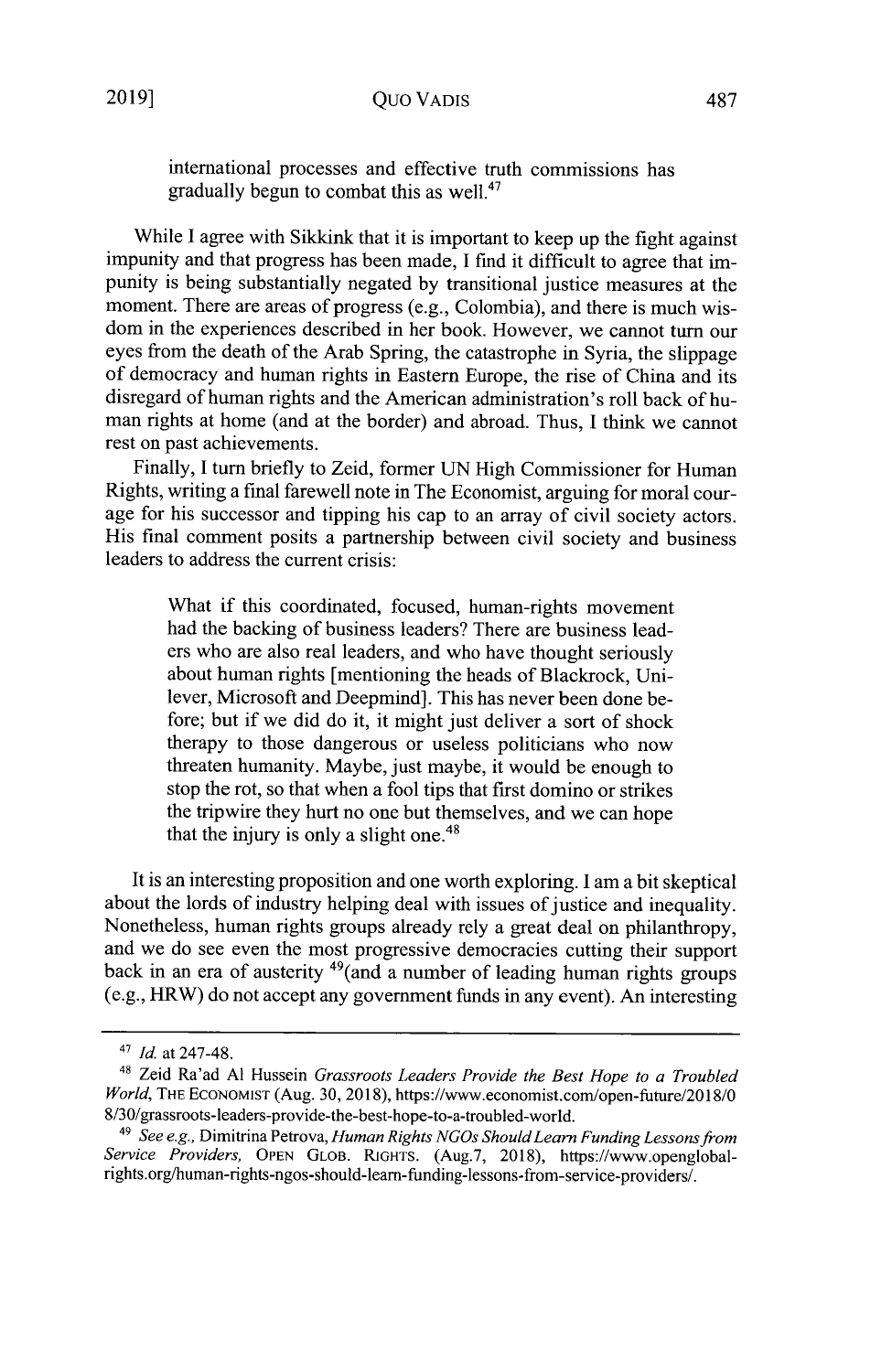model to consider is awarding public funds via a competitive process, through something like the Dutch Postcode lottery: the funds are public but the selection is competitive and awards are given to charities and civil society actors.<sup>50</sup>

As we look towards the future of the human rights movement, staying on its current course is probably a slow suicide. There seems, to me, to be a number of steps that can, and should, be taken to address this crisis.

Build on the energy of younger activists. The Me Too movement has demonstrated in recent years and months the power of grassroots mobilization, as has Black Lives Matter in the United States.<sup>51</sup> I can think of a myriad of actors in other countries that are just as effective. In some cases, these will be shorter-term limited issue groups, but on some issues, these movements with the proper support may be the models for a new kind of activism that directly confronts the new authoritarianism. It is time for major funders to support strongly these nimbler actors, who seem to have the technological expertise and savvy to take on this new populism.

While there has been, in recent times, considerably more integration of women into the human rights movement, much more needs to be done to give women a larger voice and leadership in the movement. For example, the women participating in the Tunisian Truth and Dignity Commission as well as women's participation in Tunisian civil society have made a tremendous contribution to the country and through many parts of the MENA region.<sup>52</sup> This is just one example on why we need to push for the participation and empowerment of women.

Take ESC rights seriously. As I have discussed, addressing ESC is imperative if human rights are to have real impact on people's lives, rather than be a largely theoretical construct. This will not only begin to alleviate the suffering of those deeply impoverished but will also show the working classes and those with limited resources that human rights apply to them. Without some

<sup>50</sup>*See Dutch Postcode Lottery Increases Grant,* HUMAN RIGHTS. WATCH (Feb. 16, 2018), https://www.hrw.org/news/2018/02/16/dutch-postcode-lottery-increases-grant. The Dutch Postcode Lottery, established in 1989, is the largest charity lottery in the Netherlands. Around 50 percent of the lottery's annual turnover goes to charity. For more information, *see e.g., About us,* **POSTCODE** LOTTERY: GREEN CHALLENGE, https://www.greenchallenge.info/about (last visited Oct. 30, 2018).

<sup>&</sup>lt;sup>51</sup> See generally History & Vision, ME Too, https://metoomvmt.org/about/(last visited Oct. 30, 2018); *see also About,* BLACK LIVES MATTER, https://blacklivesmatter.com/about/ (last visited Oct. 30, 2018).

*<sup>&</sup>quot; See, e.g.,* Olfa Belhassine, *Women Victims Step up as Tunisia Truth Commission Deadline Nears,* JUSTINFO.NET (June 9, 2016), https://www.justiceinfo.net/en/truthcommissions/27798-women-victims-step-up-as-tunisia-truth-cmmissin-deadine-nears. html; *see also Women's Participation in the Tunisian Transitional Justice Process,* INT'L CTR. FOR TRANSITIONAL JUSTICE (Mar. 16, 2017), https://www.ictj.org/event/womens-participation-tunisian-transitional-justice-process (stating that "[t]he [Truth and Dignity Commission] codified this commitment to women's inclusion when it adopted bylaws for an official Women's Committee five months into its operations.").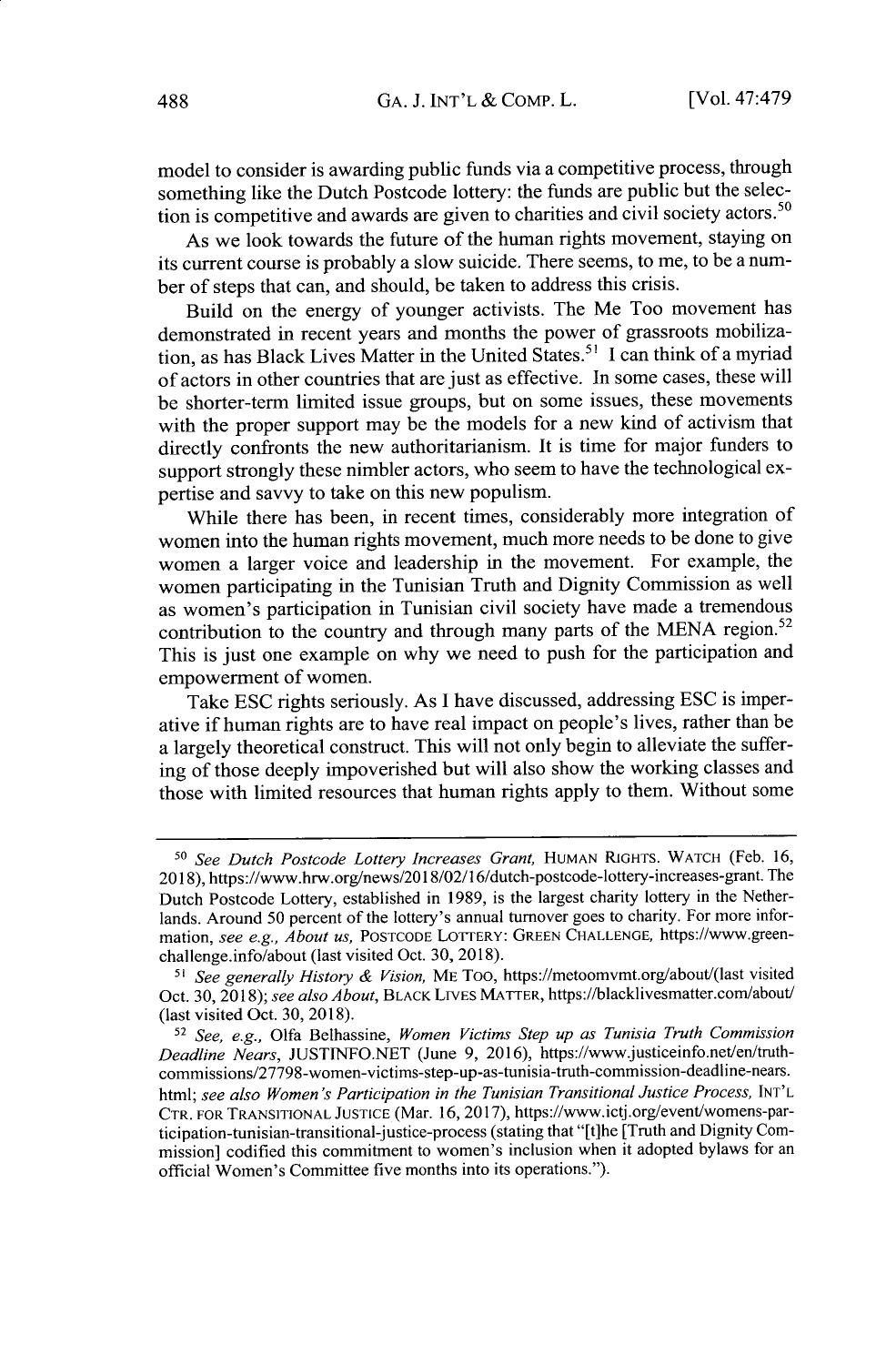move towards economic equality, human rights will seem a highly theoretical exercise. We are well past the date when human rights should have ESC rights high on the agenda.

The key foundations and donors in the human rights field should invest in organizations where populism is on the rise, particularly supporting educational efforts.

Protect and nurture democracy. If we do not have functioning democratic systems, then there will be little protection of human rights.<sup>53</sup> Protecting democracy is a key element to ensure that the human rights movement can flourish. Non-democratic regimes are not friends of human rights.

Support local initiatives. To take one example: a groundbreaking report on extraordinary renditions out of Johnston County, North Carolina was issued by a citizens' commission during the preparation of this speech.<sup>54</sup> In 2013, the state of Maine reached an agreement with tribal leaders to establish a truth commission regarding discrimination against Native Americans in that state; it issued its report in 2015.<sup>55</sup> In 2006 in Greensboro, North Carolina,<sup>56</sup> a Truth and Reconciliation Commission (TRC), established by local citizens, issued a report and recommendations on a racial massacre that occurred in the city in 1979.<sup>57</sup> In Canada, a national TRC addressed enforced schooling and other abuses of First Canadians (native Canadians), releasing a report and recommendations in 2015.<sup>58</sup> Such steps can provide some accountability for gross violations of human rights without needing an unsupportive government or, as in the case of the TRC in Canada, a focused approach to a specific set of violations.

Before I close, I wanted to acknowledge that here at [the Dean Rusk International Law Center] many of you are from other parts of the world and may only spend a limited amount of time in the United States. I do think it is important to think about the difficult and troubled political climate in the United States. We could use your help and insights. While there is a great deal of activism and drive regarding accountability in this country, the United States

<sup>56</sup>LISA MAGARRELL **&** JOYA WESLEY, LEARNING FROM GREENSBORO: TRUTH AND RECONCILIATION IN THE UNITED STATES (2008).

*<sup>51</sup>See* GREENSBORO TRUTH AND RECONCILIATION COMM'N, GREENSBORO TRUTH AND RECONCILIATION COMM'N FINAL REPORT, 200 (2006) available at http://www.greensborotrc.org/.

**<sup>58</sup>**TRUTH AND RECONCILIATION COMM'N OF CANADA: TRUTH AND RECONCILIATION COMM'N OF CANADA: CALLS TO ACTION (2015) available at http://www.trc.ca/websites/trc institution/index.php?p=3.

*<sup>13</sup>See* Alston, *supra* note 14, at 4.

<sup>54</sup> NORTH CAROLINA COMM'N OF INQUIRY ON TORTURE, TORTURE FLIGHTS: NORTH CAROLINA'S ROLE **IN** THE CIA RENDITION AND TORTURE PROGRAM (Sept. 2018), available at http://www.nctorturereport.org/.

**<sup>&</sup>quot;** MAINE WABANAKI-STATE CHILD WELFARE TRUTH **AND** RECONCILIATION COMMISSION, BEYOND THE MANDATE: CONTINUING THE CONVERSATION (June 14, 2015), available at http://www.mainewabanakitrc.org/.